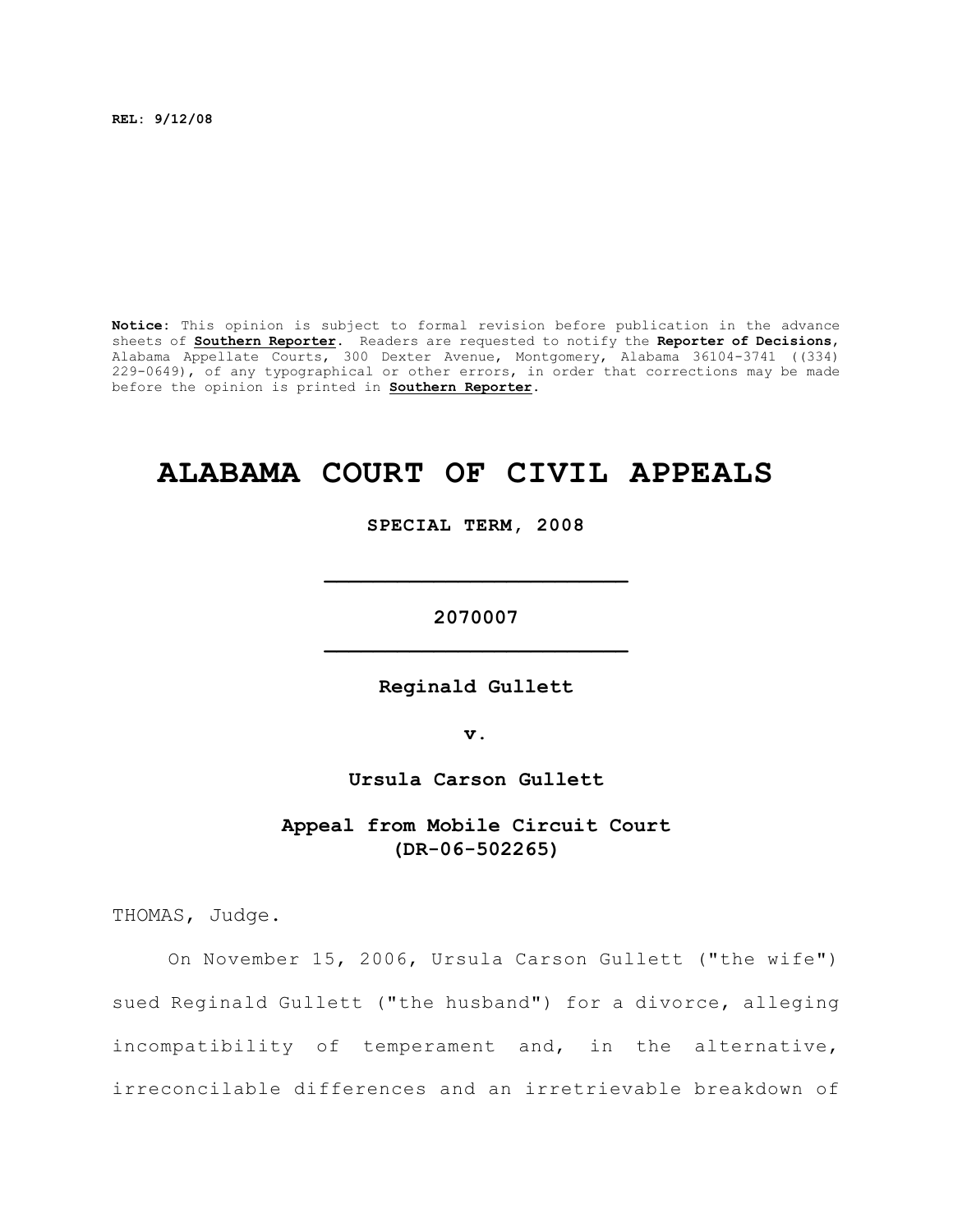their marriage. On May 17, 2007, the trial court conducted a trial, heard disputed oral testimony, and admitted into evidence several exhibits.

On May 18, 2007, the trial court entered a judgment divorcing the parties and allocating the parties' assets and debts. That judgment provided, in pertinent part:

"1. THAT the divorce is granted to the [wife].

"2. THAT the homeplace ... is awarded to the [wife] ....

"3. THAT the wife shall be responsible for the remaining indebtedness due to City Finance Company.

"4. THAT the [husband] is awarded any monies he received as a result of the settlement of an automobile accident lawsuit.

"5. THAT the [husband] is awarded his clothing and other personal items, and he shall have thirty (30) days to make arrangements for those items to be turned over to him.

"6. THAT the [wife] shall be awarded the Toyota Corolla automobile."

(Capitalization in original.)

On July 17, 2007, the husband filed a motion styled as a motion pursuant to Rule 60(b), Ala. R. Civ. P., seeking relief from the trial court's May 18, 2007, judgment. That motion

2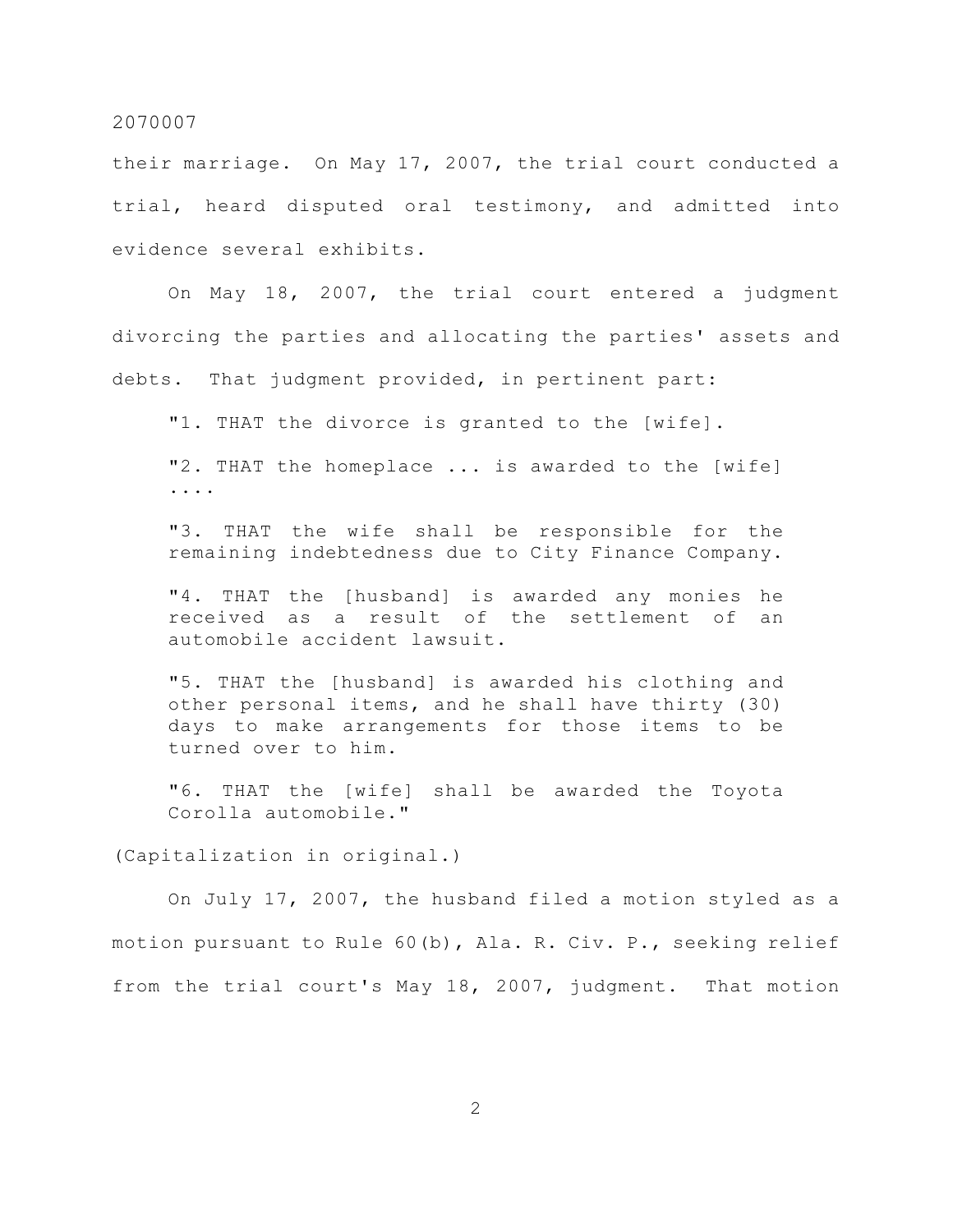alleged that the husband's attorney had not received notice from the trial court clerk of the May 18, 2007, judgment.

On August 20, 2007, the trial court purported to amend its May 18, 2007, judgment, stating:

"1. THAT the [husband's] instanter motion for relief from judgment is hereby granted in part.

"2. THAT the [husband] shall be awarded the pool table and large TV. The remaining provisions of the divorce are reaffirmed."

(Capitalization in original.) The husband filed his notice of appeal on September 26, 2007.

Although neither party to this appeal has raised the issue of this court's appellate jurisdiction, we must consider whether we have jurisdiction over this appeal, because "'jurisdictional matters are of such magnitude that we take notice of them at any time and do so even ex mero motu.'" Wallace v. Tee Jays Mfg. Co., 689 So. 2d 210, 211 (Ala. Civ. App. 1997)(quoting Nunn v. Baker, 518 So. 2d 711, 712 (Ala. 1987)).

The trial court entered its divorce judgment on May 18, 2007. The parties had 42 days, until June 29, 2007, to appeal from that final judgment. See Rule 4(a)(1), Ala. R. App. P. On July 17, 2007, 60 days after the entry of the divorce

3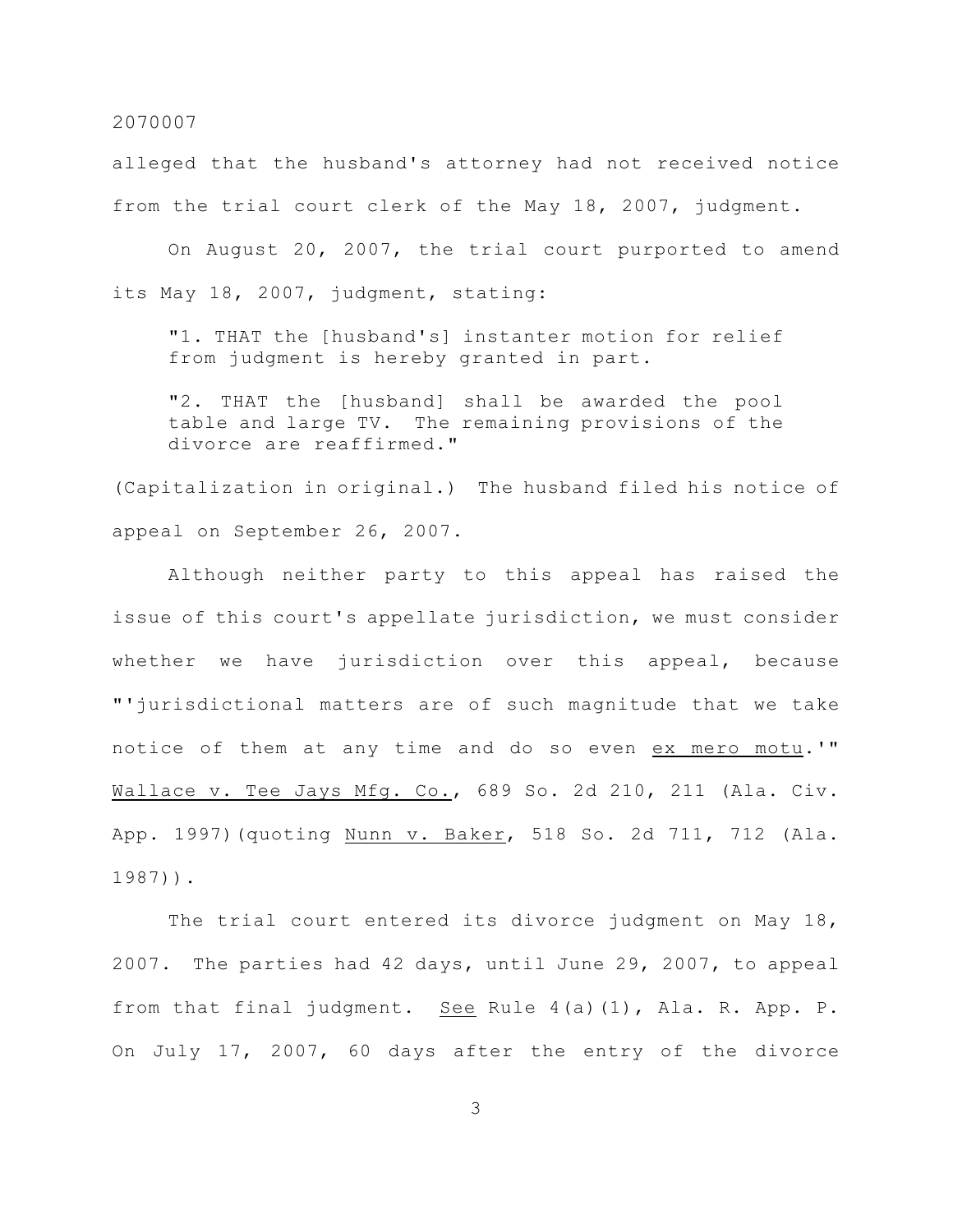judgment, the husband filed a motion styled as a motion pursuant to Rule 60(b), Ala. R. Civ. P., alleging that he had not received notice of the trial court's divorce judgment, noting that the 30-day period for filing a postjudgment motion pursuant to Rule 59, Ala. R. Civ. P., had expired, but, nonetheless, challenging the property division in the divorce judgment. This court has stated:

"'[T]he lack of notice from the clerk's office is not a ground for relief under Rule 60(b), Ala. R. Civ. P.; Rule 77(d), Ala. R. Civ. P., exclusively governs actions in which a litigant claims that the clerk's office failed to [timely] notify [her] of the trial court's entry of judgment.' Ireland v. Piggly Wiggly Alabama Distributing Co., 719 So. 2d 844, 845 (Ala. Civ. App. 1998).

"Rule 77(d), Ala. R. Civ. P., provides in part:

"'Lack of notice of the entry by the clerk does not affect the time to appeal or relieve or authorize the court to relieve a party for failure to appeal within the time allowed, except that upon a showing of excusable neglect based on a failure of the party to learn of the entry of the judgment or order the circuit court in any action may extend the time for appeal not exceeding thirty (30) days from the expiration of the original time now provided for appeals in civil actions.'

"It is well settled that Rule 60(b), Ala. R. Civ. P., may not be substituted for the exclusive remedy provided by Rule 77(d) for a litigant who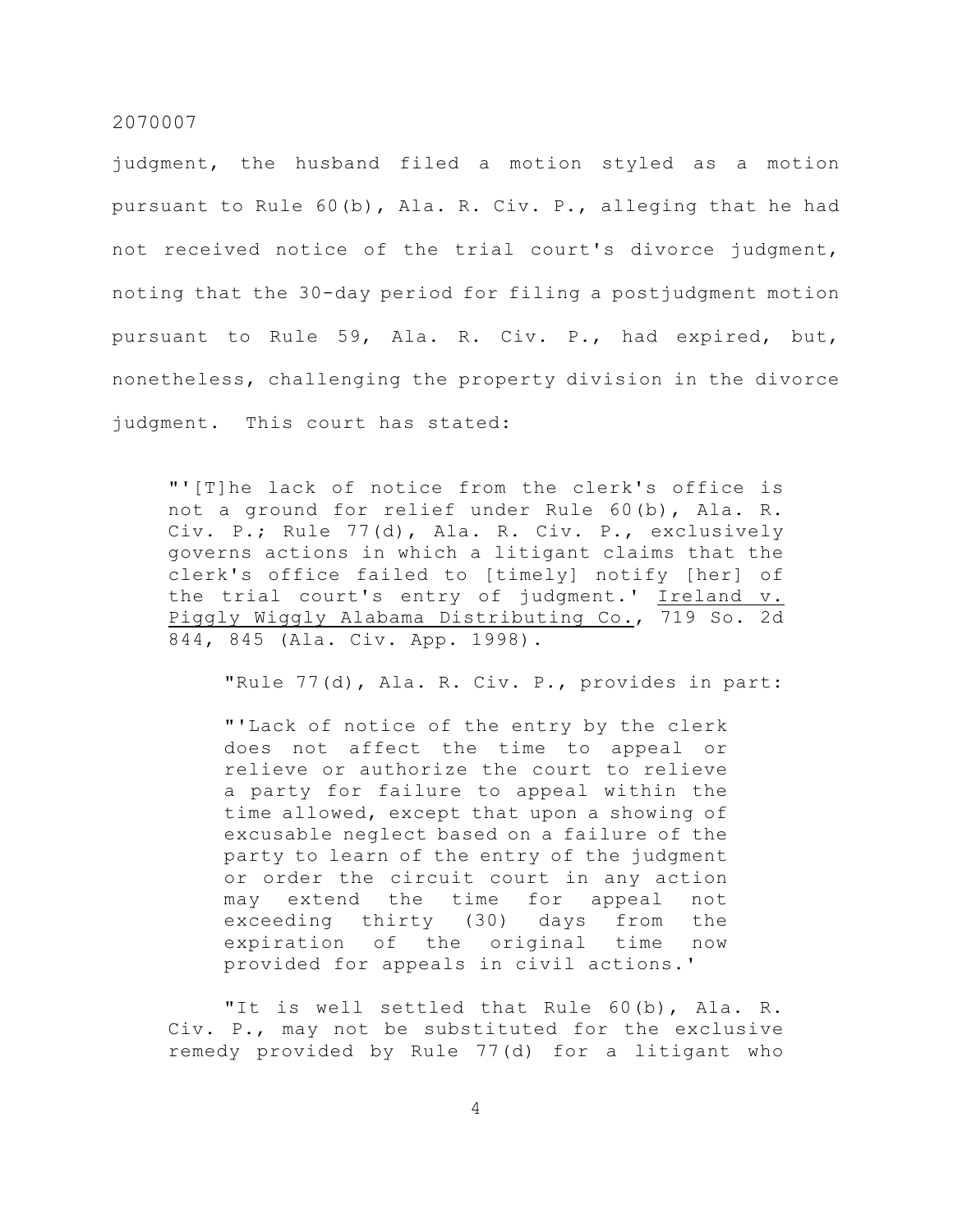claims a lack of notice from the clerk's office; it is equally well settled that Rule 60(b) may not be used to extend the time within which a party may appeal. Lindstrom v. Jones, 603 So. 2d 960 (Ala. 1992); Corretti v. Pete Wilson Roofing Co., 507 So. 2d 408 (Ala. 1986); Moser v. Crayton, 726 So. 2d 696 (Ala. Civ. App. 1998); Ireland v. Piggly Wiggly Alabama Distributing Co., supra."

Gallo v. Gallo, 741 So. 2d 1093, 1095 (Ala. Civ. App. 1999).

Even if this Court treated the husband's motion as a motion pursuant to Rule 77(d), Ala. R. Civ. P., the trial court lost jurisdiction to rule upon that motion on July 31, 2007, 73 days after the entry of its May 18, 2007, judgment.<sup>1</sup> Rodriguez v. Rodriguez, 954 So. 2d 600, 604 (Ala. Civ. App. 2006)(stating that a trial court loses jurisdiction to grant a Rule 77(d) motion after 72 days, i.e., "the 42 days permitted under Rule 4, Ala. R. App. P., plus the 30 days specified in Rule 77(d)"). The husband did not file his notice of appeal until September 26, 2007. Moreover, we note that the trial court's August 20, 2007, amended judgment purporting to grant relief under Rule 60(b) is a nullity because Rule 77, Ala. R. Civ. P., "exclusively governs

<sup>&</sup>lt;sup>1</sup>The 72 day following May 18, 2007, was July 29, 2007. July 29, 2007, was a Sunday; therefore, the notice of appeal would have had to have been filed by July 30, 2007. See Rule 26, Ala. R. App. P., and Rule 6, Ala. R. Civ. P.